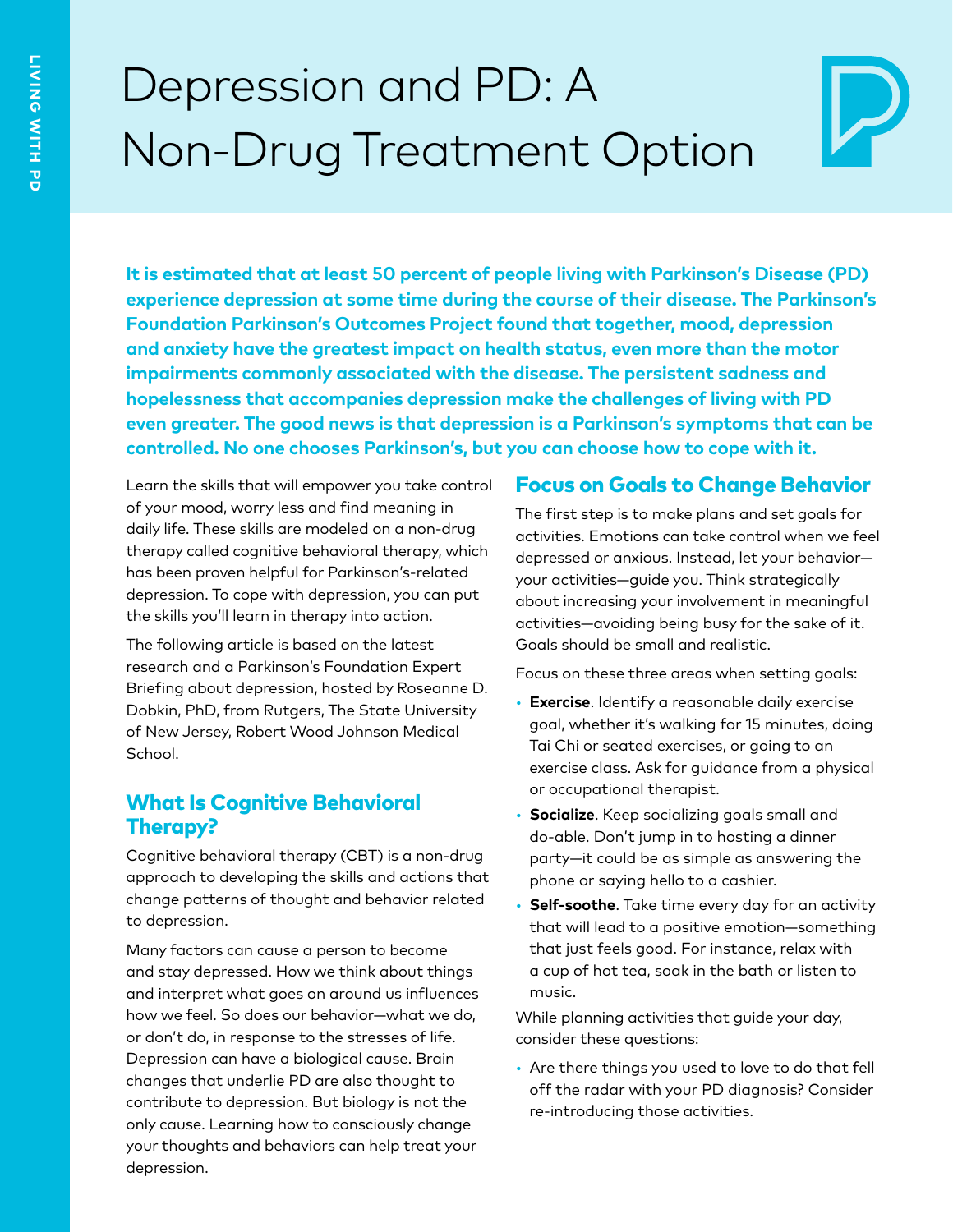- If the daily activities you used to enjoy are no longer feasible, are there new activities that can replace them?
- Can you modify an activity that used to be enjoyable and work it back into your life?

Here's how my friend Howard used CBT to gradually take control over and improve his mood. Howard was a career firefighter. Five years into his PD diagnosis, he was no longer physically able to fight fires. He became depressed and withdrawn, cutting off ties with his firefighter friends, who were like family to him.

During therapy, we tested different ways he could re-connect with his friends. First, he went to a chili dinner—and it wasn't embarrassing like he thought it would be. Then, although he couldn't participate, he began attending weekly training sessions to shoot pool afterward. Gradually, Howard began to reconnect. He even helped with the fire department's fundraising campaign. He realized that even though he couldn't ride a fire truck, he could stay connected and contribute.

Tips to help you set daily goals:

- Make them small and meaningful.
- Choose activities that make you feel productive and satisfied.
- Plan around your physical limitations and "off" time.
- Pace yourself.
- Be flexible. If you can't walk for 30 minutes, start with 15.
- Ask your doctor for referrals to physical, occupational and speech therapy.

#### Examine Negative Thoughts to Achieve Balance

When depressed or anxious, thoughts tend to include a lot of negative predictions—we begin to think that things will not go right. Most of the time, these predictions are not as accurate as we believe. Yet negative thoughts influence what we do.

Cognitive behavioral therapy aims to recognize, analyze and test negative thoughts, evolving

them into a more balanced, healthier mindset. Try these steps:

- Catch the negative thoughts and write it down (for example, "my PD makes my friends uncomfortable").
- Share the thought with a loved one. Recognize that it is your opinion and ask, "do others share my perception? Is there evidence against it?"
- Revise your thought or prediction in a way that helps you cope with the challenges of PD more objectively.
- Fight back against worst-case thinking.

If possible, find a way to test your thinking. Perhaps you think you can't eat at a restaurant because of your tremor. Find out. Make plans to test your thought. Increase your chances of success by taking your symptoms into account for example, go when the restaurant is not crowded, order food you don't need to cut or ask for a lid and straw for your drink.

Then see what happens. Identify what worked. Can you revise your original negative thought? Going forward, try using more balanced, accurate thoughts to guide how you feel during the day. Healthy thoughts will help you cope with PD, whereas destructive ones derail your efforts.

#### Care Partners

Caregivers play an essential role in supporting people with PD who cope with depression. Research has shown people with Parkinson's using CBT have more improvement in their depression and see results last longer when their care partners receive educational sessions on CBT. Additional benefits for people with PD included less anxiety, fewer negative thoughts and better ability to reframe them, more social interaction and better motor function. The more a loved one was involved with therapy for a person with PD, the better the outcome.

## Reinforcing Success

For a person who is depressed, taking action is hard. A surprising effect of cognitive behavioral